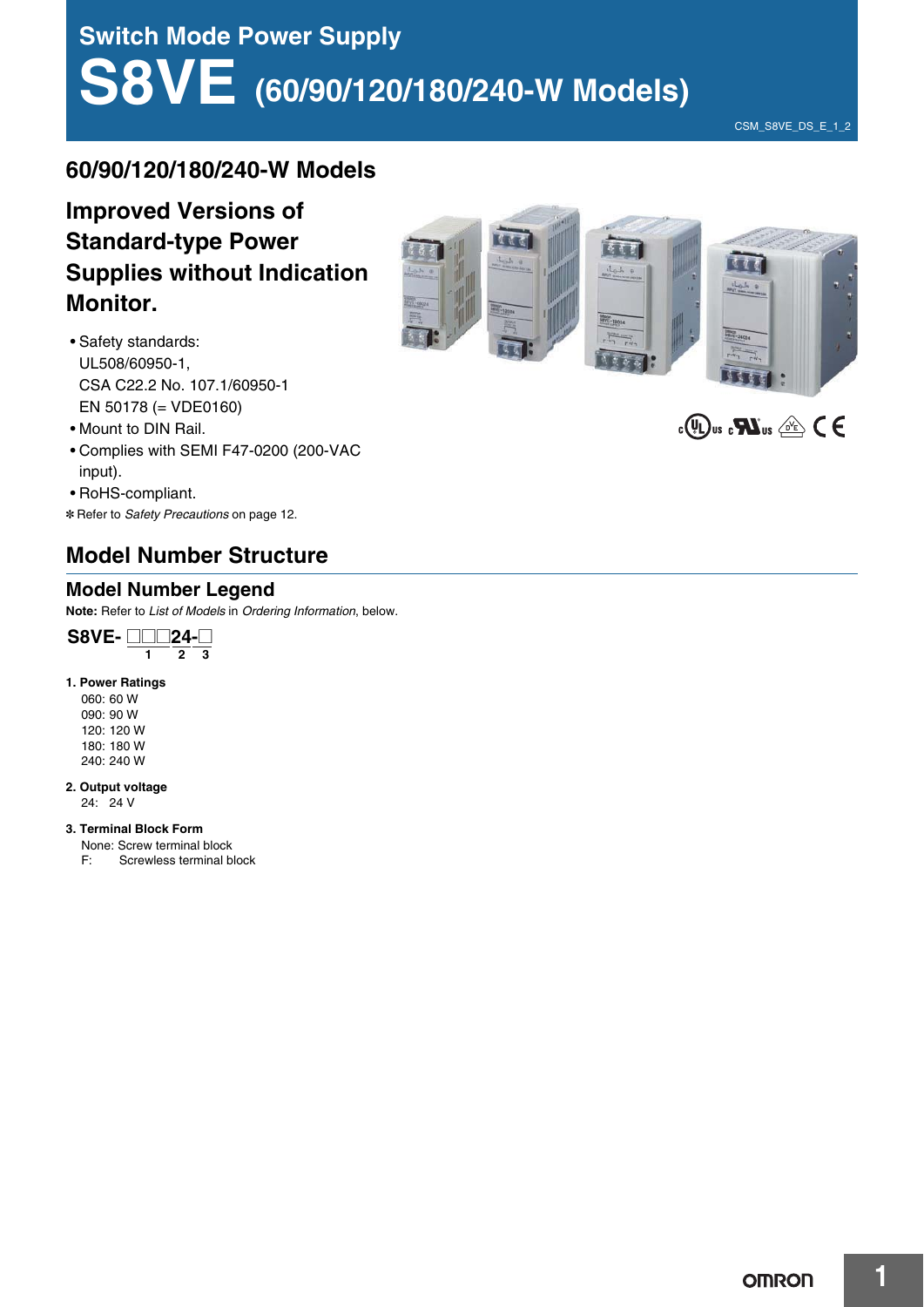### **Ordering Information**

### **List of Models**

**Note:** For details on normal stock models, contact your nearest OMRON representative.

| <b>Power ratings</b> | Input voltage  | <b>Output voltage</b> | <b>Output current</b> | Model number<br>(screw terminal block) | <b>Model number</b><br>(screwless terminal block) |
|----------------------|----------------|-----------------------|-----------------------|----------------------------------------|---------------------------------------------------|
| 60 W                 | 100 to 240 VAC | 24 V                  | 2.5A                  | S8VE-06024                             | S8VE-06024-F                                      |
| 90 W                 |                |                       | 3.75 A                | S8VE-09024                             | S8VE-09024-F                                      |
| 120 W                |                |                       | 5 A                   | S8VE-12024                             | S8VE-12024-F                                      |
| 180 W                |                |                       | 7.5A                  | S8VE-18024                             | S8VE-18024-F                                      |
| 240 W                |                |                       | 10A                   | S8VE-24024                             | S8VE-24024-F                                      |

## **Specifications**

### **Ratings/Characteristics**

| <b>Efficiency (typical)</b><br>78% min.<br>80% min.<br>100 to 240 VAC (85 to 264 VAC)<br>Voltage *1<br>Frequency *1<br>50/60 Hz (47 to 450 Hz)<br>100-V input<br>1.7 A max.<br>2.3 A max.<br>Current<br>200-V input<br>1.4 A max.<br>1.0 A max.<br><b>Power factor</b><br>---<br>Input<br><b>Harmonic current emissions</b><br>Conforms to EN61000-3-2<br>100-V input<br>$0.5$ mA max.<br>Leakage current<br>200-V input<br>1.0 mA max.<br>100-V input<br>25 A max. (for a cold start at 25°C)<br>Inrush current *2<br>200-V input<br>50 A max. (for a cold start at 25°C)<br>Voltage adjustment range *3<br>$-10\%$ to 15% (with V. ADJ)<br>2.0% (p-p) max. (at rated input/output voltage)<br>Ripple<br>Input variation influence<br>0.5% max. (at 85- to 264-VAC input, 100% load)<br>Output<br>Load variation influence (rated input voltage)<br>1.5% max. (with rated input, 0 to 100% load)<br><b>Temperature variation influence</b><br>0.05%/°C max. | <b>Power ratings</b><br>Item |                 | 60 W | 90 W                                                                                                                          |  |  |
|--------------------------------------------------------------------------------------------------------------------------------------------------------------------------------------------------------------------------------------------------------------------------------------------------------------------------------------------------------------------------------------------------------------------------------------------------------------------------------------------------------------------------------------------------------------------------------------------------------------------------------------------------------------------------------------------------------------------------------------------------------------------------------------------------------------------------------------------------------------------------------------------------------------------------------------------------------------|------------------------------|-----------------|------|-------------------------------------------------------------------------------------------------------------------------------|--|--|
|                                                                                                                                                                                                                                                                                                                                                                                                                                                                                                                                                                                                                                                                                                                                                                                                                                                                                                                                                              |                              |                 |      |                                                                                                                               |  |  |
|                                                                                                                                                                                                                                                                                                                                                                                                                                                                                                                                                                                                                                                                                                                                                                                                                                                                                                                                                              |                              |                 |      |                                                                                                                               |  |  |
|                                                                                                                                                                                                                                                                                                                                                                                                                                                                                                                                                                                                                                                                                                                                                                                                                                                                                                                                                              |                              |                 |      |                                                                                                                               |  |  |
|                                                                                                                                                                                                                                                                                                                                                                                                                                                                                                                                                                                                                                                                                                                                                                                                                                                                                                                                                              |                              |                 |      |                                                                                                                               |  |  |
|                                                                                                                                                                                                                                                                                                                                                                                                                                                                                                                                                                                                                                                                                                                                                                                                                                                                                                                                                              |                              |                 |      |                                                                                                                               |  |  |
|                                                                                                                                                                                                                                                                                                                                                                                                                                                                                                                                                                                                                                                                                                                                                                                                                                                                                                                                                              |                              |                 |      |                                                                                                                               |  |  |
|                                                                                                                                                                                                                                                                                                                                                                                                                                                                                                                                                                                                                                                                                                                                                                                                                                                                                                                                                              |                              |                 |      |                                                                                                                               |  |  |
|                                                                                                                                                                                                                                                                                                                                                                                                                                                                                                                                                                                                                                                                                                                                                                                                                                                                                                                                                              |                              |                 |      |                                                                                                                               |  |  |
|                                                                                                                                                                                                                                                                                                                                                                                                                                                                                                                                                                                                                                                                                                                                                                                                                                                                                                                                                              |                              |                 |      |                                                                                                                               |  |  |
|                                                                                                                                                                                                                                                                                                                                                                                                                                                                                                                                                                                                                                                                                                                                                                                                                                                                                                                                                              |                              |                 |      |                                                                                                                               |  |  |
|                                                                                                                                                                                                                                                                                                                                                                                                                                                                                                                                                                                                                                                                                                                                                                                                                                                                                                                                                              |                              |                 |      |                                                                                                                               |  |  |
|                                                                                                                                                                                                                                                                                                                                                                                                                                                                                                                                                                                                                                                                                                                                                                                                                                                                                                                                                              |                              |                 |      |                                                                                                                               |  |  |
|                                                                                                                                                                                                                                                                                                                                                                                                                                                                                                                                                                                                                                                                                                                                                                                                                                                                                                                                                              |                              |                 |      |                                                                                                                               |  |  |
|                                                                                                                                                                                                                                                                                                                                                                                                                                                                                                                                                                                                                                                                                                                                                                                                                                                                                                                                                              |                              |                 |      |                                                                                                                               |  |  |
|                                                                                                                                                                                                                                                                                                                                                                                                                                                                                                                                                                                                                                                                                                                                                                                                                                                                                                                                                              |                              |                 |      |                                                                                                                               |  |  |
|                                                                                                                                                                                                                                                                                                                                                                                                                                                                                                                                                                                                                                                                                                                                                                                                                                                                                                                                                              |                              |                 |      |                                                                                                                               |  |  |
|                                                                                                                                                                                                                                                                                                                                                                                                                                                                                                                                                                                                                                                                                                                                                                                                                                                                                                                                                              |                              | Startup time *2 |      | 1,000 ms max. (at rated input/output voltage)                                                                                 |  |  |
| Hold time *2<br>20 ms min. (at rated input/output voltage)                                                                                                                                                                                                                                                                                                                                                                                                                                                                                                                                                                                                                                                                                                                                                                                                                                                                                                   |                              |                 |      |                                                                                                                               |  |  |
| Overload protection *2<br>105% to 160% of rated load current, voltage drop, intermittent, automatic reset                                                                                                                                                                                                                                                                                                                                                                                                                                                                                                                                                                                                                                                                                                                                                                                                                                                    |                              |                 |      |                                                                                                                               |  |  |
| Overvoltage protection *2, *4<br>Yes<br><b>Additional</b>                                                                                                                                                                                                                                                                                                                                                                                                                                                                                                                                                                                                                                                                                                                                                                                                                                                                                                    |                              |                 |      |                                                                                                                               |  |  |
| functions<br><b>No</b><br><b>Parallel operation</b>                                                                                                                                                                                                                                                                                                                                                                                                                                                                                                                                                                                                                                                                                                                                                                                                                                                                                                          |                              |                 |      |                                                                                                                               |  |  |
| Yes for up to 2 Power Supplies (with external diode)<br>Series operation                                                                                                                                                                                                                                                                                                                                                                                                                                                                                                                                                                                                                                                                                                                                                                                                                                                                                     |                              |                 |      |                                                                                                                               |  |  |
| Operating ambient temperature                                                                                                                                                                                                                                                                                                                                                                                                                                                                                                                                                                                                                                                                                                                                                                                                                                                                                                                                |                              |                 |      | Refer to the derating curve in Engineering Data (60-W, 90-W, 120-W, 180-W, and 240-W Models). (with no icing or condensation) |  |  |
| Storage temperature<br>$-25$ to 65 $^{\circ}$ C                                                                                                                                                                                                                                                                                                                                                                                                                                                                                                                                                                                                                                                                                                                                                                                                                                                                                                              |                              |                 |      |                                                                                                                               |  |  |
| Operating ambient humidity<br>25% to 85% (Storage humidity: 25% to 90%)                                                                                                                                                                                                                                                                                                                                                                                                                                                                                                                                                                                                                                                                                                                                                                                                                                                                                      |                              |                 |      |                                                                                                                               |  |  |
| 3.0 kVAC for 1 min. (between all inputs and outputs; detection current: 20 mA)<br>2.0 kVAC for 1 min. (between all inputs and PE terminals; detection current: 20 mA)<br>Dielectric strength<br>1.0 kVAC for 1 min. (between all outputs and PE terminals; detection current: 30 mA)                                                                                                                                                                                                                                                                                                                                                                                                                                                                                                                                                                                                                                                                         |                              |                 |      |                                                                                                                               |  |  |
| <b>Insulation resistance</b><br>100 $\text{M}\Omega$ min. (between all outputs and all inputs/ PE terminals) at 500 VDC                                                                                                                                                                                                                                                                                                                                                                                                                                                                                                                                                                                                                                                                                                                                                                                                                                      |                              |                 |      |                                                                                                                               |  |  |
| 10 to 55 Hz, 0.375-mm single amplitude for 2 h each in X, Y, and Z directions<br><b>Vibration resistance</b><br>10 to 150 Hz, 0.35-mm single amplitude (5 G max.) for 80 min each in X, Y, and Z directions                                                                                                                                                                                                                                                                                                                                                                                                                                                                                                                                                                                                                                                                                                                                                  |                              |                 |      |                                                                                                                               |  |  |
| <b>Shock resistance</b><br>150 m/s <sup>2</sup> , 3 times each in $\pm X$ , $\pm Y$ , and $\pm Z$ directions                                                                                                                                                                                                                                                                                                                                                                                                                                                                                                                                                                                                                                                                                                                                                                                                                                                 |                              |                 |      |                                                                                                                               |  |  |
| <b>Output indicator</b><br>Yes (color: green)<br>Other                                                                                                                                                                                                                                                                                                                                                                                                                                                                                                                                                                                                                                                                                                                                                                                                                                                                                                       |                              |                 |      |                                                                                                                               |  |  |
| Conducted<br>Conforms to EN61204-3 EN55011 Class A and based on FCC Class A<br><b>Emissions</b><br><b>EMI</b>                                                                                                                                                                                                                                                                                                                                                                                                                                                                                                                                                                                                                                                                                                                                                                                                                                                |                              |                 |      |                                                                                                                               |  |  |
| Radiated<br>Conforms to EN61204-3 EN55011 Class A<br><b>Emissions</b>                                                                                                                                                                                                                                                                                                                                                                                                                                                                                                                                                                                                                                                                                                                                                                                                                                                                                        |                              |                 |      |                                                                                                                               |  |  |
| <b>EMS</b><br>Conforms to EN61204-3 high severity levels                                                                                                                                                                                                                                                                                                                                                                                                                                                                                                                                                                                                                                                                                                                                                                                                                                                                                                     |                              |                 |      |                                                                                                                               |  |  |
| UL: UL508 (Listing), UL60950-1<br>cUL: CSA C22.2 No.107.1<br><b>Approved standards</b><br>cUR: CSA No.60950-1<br>EN/VDE: EN50178 (= VDE0160)<br>According to VDE 0106/P100, IP20 (except terminal block)                                                                                                                                                                                                                                                                                                                                                                                                                                                                                                                                                                                                                                                                                                                                                     |                              |                 |      |                                                                                                                               |  |  |
| <b>SEMI</b><br>F47-0200 (200-VAC input)                                                                                                                                                                                                                                                                                                                                                                                                                                                                                                                                                                                                                                                                                                                                                                                                                                                                                                                      |                              |                 |      |                                                                                                                               |  |  |
| Weight<br>330 g max.<br>490 g max.                                                                                                                                                                                                                                                                                                                                                                                                                                                                                                                                                                                                                                                                                                                                                                                                                                                                                                                           |                              |                 |      |                                                                                                                               |  |  |

**\*1.** Do not use an inverter output for the Power Supply. Inverters with an output frequency of 50/60 Hz are available, but the rise in the internal temperature of the<br>Power Supply may result in ignition or burning.<br>**\*2.**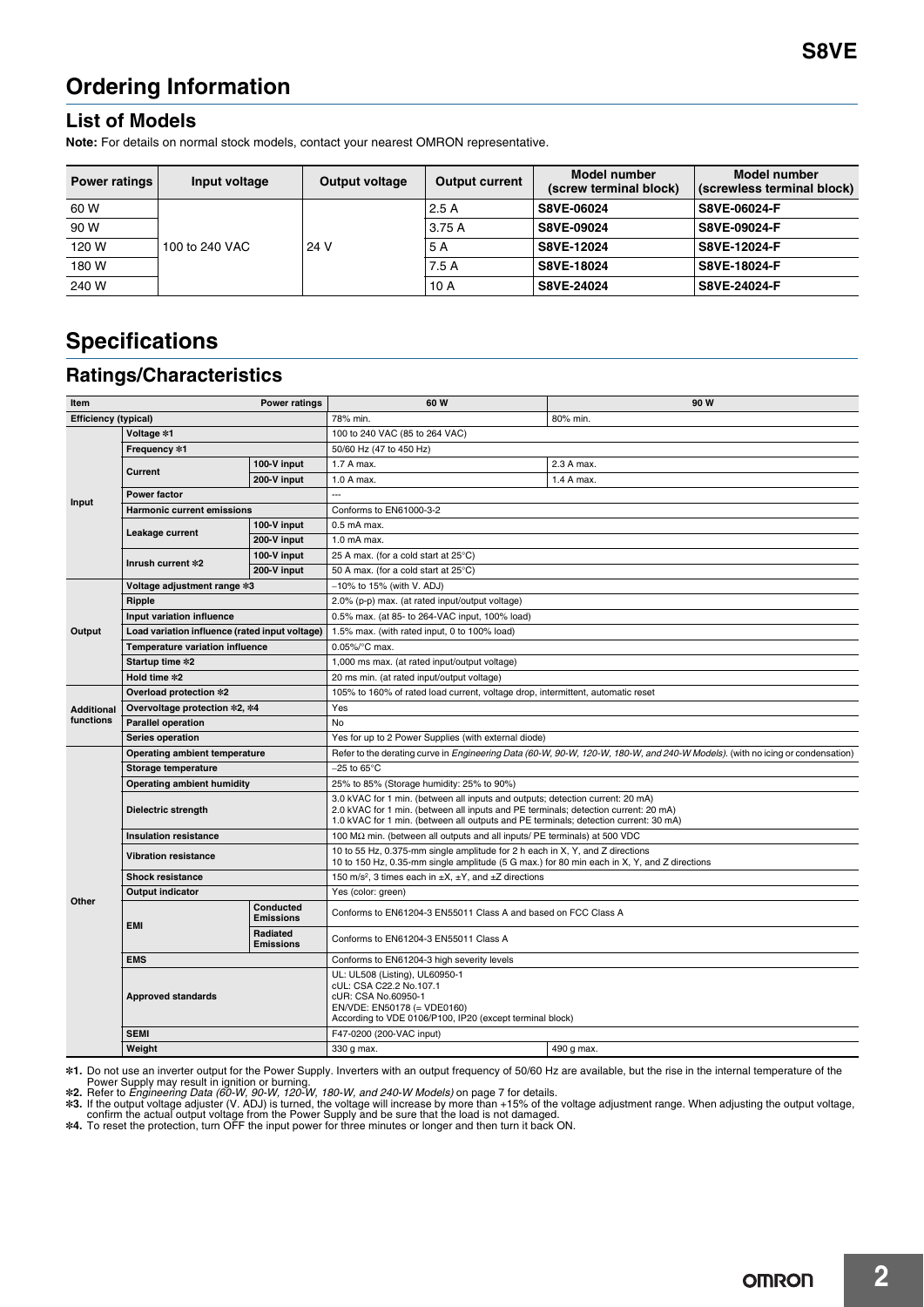| <b>Power ratings</b><br>Item         |                                                   | 120 W                                                                                                                         | 180W                                                                                                                                                                                                                                                          | 240 W      |              |  |
|--------------------------------------|---------------------------------------------------|-------------------------------------------------------------------------------------------------------------------------------|---------------------------------------------------------------------------------------------------------------------------------------------------------------------------------------------------------------------------------------------------------------|------------|--------------|--|
| <b>Efficiency (typical)</b>          |                                                   |                                                                                                                               | 80% min.                                                                                                                                                                                                                                                      |            |              |  |
|                                      | Voltage *1                                        |                                                                                                                               | 100 to 240 VAC (85 to 264 VAC)                                                                                                                                                                                                                                |            |              |  |
| Input                                | Frequency *1                                      |                                                                                                                               | 50/60 Hz (47 to 63 Hz)                                                                                                                                                                                                                                        |            |              |  |
|                                      |                                                   | 100-V input                                                                                                                   | 1.9 A max.                                                                                                                                                                                                                                                    | 2.9 A max. | 3.8 A max.   |  |
|                                      | Current                                           | 200-V input                                                                                                                   | 1.1 A max.                                                                                                                                                                                                                                                    | 1.6 A max. | 2.0 A max.   |  |
|                                      | <b>Power factor</b>                               |                                                                                                                               | 0.95 min.                                                                                                                                                                                                                                                     |            |              |  |
|                                      | Harmonic current emissions                        |                                                                                                                               | Conforms to EN61000-3-2                                                                                                                                                                                                                                       |            |              |  |
|                                      |                                                   | 100-V input                                                                                                                   | $0.5$ mA max.                                                                                                                                                                                                                                                 |            |              |  |
|                                      | Leakage current                                   | 200-V input                                                                                                                   | 1.0 mA max.                                                                                                                                                                                                                                                   |            |              |  |
|                                      |                                                   | 100-V input                                                                                                                   | 25 A max. (for a cold start at 25°C)                                                                                                                                                                                                                          |            |              |  |
|                                      | Inrush current *2                                 | 200-V input                                                                                                                   | 50 A max. (for a cold start at 25°C)                                                                                                                                                                                                                          |            |              |  |
|                                      | Voltage adjustment range *3                       |                                                                                                                               | $-10\%$ to 15% (with V.ADJ)                                                                                                                                                                                                                                   |            |              |  |
|                                      | Ripple                                            |                                                                                                                               | 2.0% (p-p) max. (at rated input/output voltage)                                                                                                                                                                                                               |            |              |  |
|                                      | Input variation influence                         |                                                                                                                               | 0.5% max. (at 85- to 264-VAC input, 100% load)                                                                                                                                                                                                                |            |              |  |
| Output                               | Load variation influence<br>(rated input voltage) |                                                                                                                               | 1.5% max. (with rated input, 0 to 100% load)                                                                                                                                                                                                                  |            |              |  |
|                                      | Temperature variation influence                   |                                                                                                                               | 0.05%/°C max.                                                                                                                                                                                                                                                 |            |              |  |
|                                      | Startup time *2                                   |                                                                                                                               | 1,000 ms max. (at rated input/output voltage)                                                                                                                                                                                                                 |            |              |  |
| Hold time *2                         |                                                   |                                                                                                                               | 20 ms min. (at rated input/output voltage)                                                                                                                                                                                                                    |            |              |  |
| Overload protection *2               |                                                   |                                                                                                                               | 105% to 160% of rated load current, voltage drop, automatic reset                                                                                                                                                                                             |            |              |  |
| <b>Additional</b>                    | Overvoltage protection *2, *4                     |                                                                                                                               | Yes                                                                                                                                                                                                                                                           |            |              |  |
| functions                            | <b>Parallel operation</b>                         |                                                                                                                               | No                                                                                                                                                                                                                                                            |            |              |  |
|                                      | Series operation                                  |                                                                                                                               | Yes for up to 2 Power Supplies (with external diode)                                                                                                                                                                                                          |            |              |  |
| <b>Operating ambient temperature</b> |                                                   | Refer to the derating curve in Engineering Data (60-W, 90-W, 120-W, 180-W, and 240-W Models). (with no icing or condensation) |                                                                                                                                                                                                                                                               |            |              |  |
|                                      | Storage temperature                               |                                                                                                                               | $-25$ to 65°C                                                                                                                                                                                                                                                 |            |              |  |
|                                      | Operating ambient humidity                        |                                                                                                                               | 25% to 85% (Storage humidity: 25% to 90%)                                                                                                                                                                                                                     |            |              |  |
|                                      | Dielectric strength                               |                                                                                                                               | 3.0 kVAC for 1 min. (between all inputs and outputs; detection current: 20 mA)<br>2.0 kVAC for 1 min. (between all inputs and PE terminals; detection current: 20 mA)<br>1.0 kVAC for 1 min. (between all outputs and PE terminals; detection current: 30 mA) |            |              |  |
|                                      | <b>Insulation resistance</b>                      |                                                                                                                               | 100 MΩ min. (between all outputs and all inputs/ PE terminals) at 500 VDC                                                                                                                                                                                     |            |              |  |
|                                      | <b>Vibration resistance</b>                       |                                                                                                                               | 10 to 55 Hz, 0.375-mm single amplitude for 2 h each in X, Y, and Z directions<br>10 to 150 Hz, 0.35-mm single amplitude (5 G max.) for 80 min each in X, Y, and Z directions                                                                                  |            |              |  |
|                                      | <b>Shock resistance</b>                           |                                                                                                                               | 150 m/s <sup>2</sup> , 3 times each in $\pm X$ , $\pm Y$ , and $\pm Z$ directions                                                                                                                                                                             |            |              |  |
| Other                                | <b>Output indicator</b>                           |                                                                                                                               | Yes (color: green)                                                                                                                                                                                                                                            |            |              |  |
|                                      | <b>EMI</b>                                        | Conducted<br><b>Emissions</b>                                                                                                 | Conforms to EN61204-3 EN55011 Class A and based on FCC Class A                                                                                                                                                                                                |            |              |  |
|                                      |                                                   | Radiated<br><b>Emissions</b>                                                                                                  | Conforms to EN61204-3 EN55011 Class A                                                                                                                                                                                                                         |            |              |  |
|                                      | <b>EMS</b>                                        |                                                                                                                               | Conforms to EN61204-3 high severity levels                                                                                                                                                                                                                    |            |              |  |
|                                      | <b>Approved standards</b>                         |                                                                                                                               | UL: UL508 (Listing), UL60950-1<br>cUL: CSA C22.2 No. 107.1<br>cUR: CSA No. 60950-1<br>EN/VDE: EN50178 (= VDE0160)<br>According to VDE0106/P100, IP20 (except terminal block)                                                                                  |            |              |  |
|                                      | <b>SEMI</b>                                       |                                                                                                                               | F47-0200 (200-VAC input)                                                                                                                                                                                                                                      |            |              |  |
|                                      | Weight                                            |                                                                                                                               | 550 g max.                                                                                                                                                                                                                                                    | 850 g max. | 1,150 g max. |  |

**Note:** Refer to page 2 for notes 1 to 4.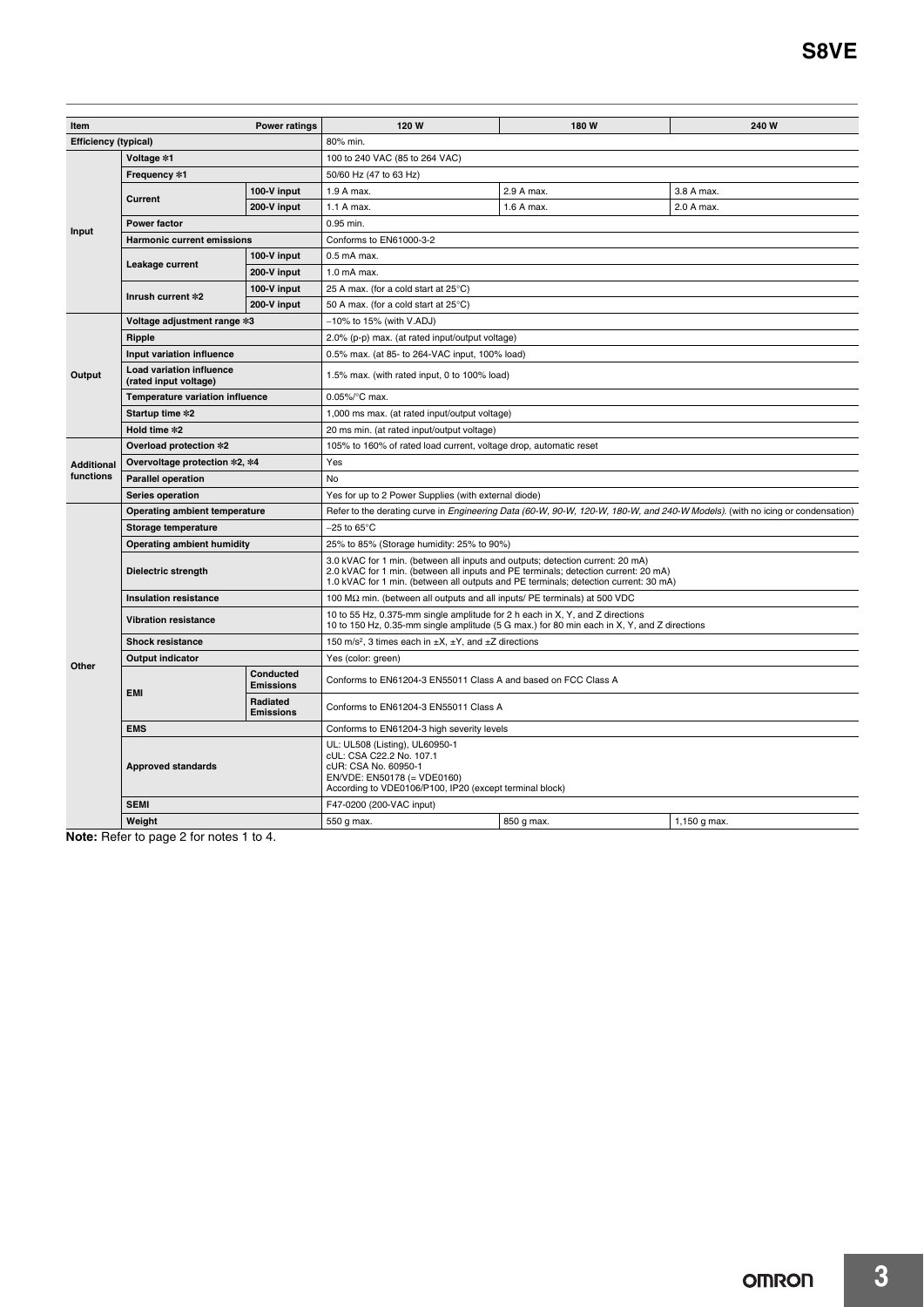### **Connections**

### **Block Diagrams**

**S8VE-06024-**@ **(60 W)**



#### **S8VE-09024-**@ **(90 W)**



#### **S8VE-12024-**@ **(120 W)**

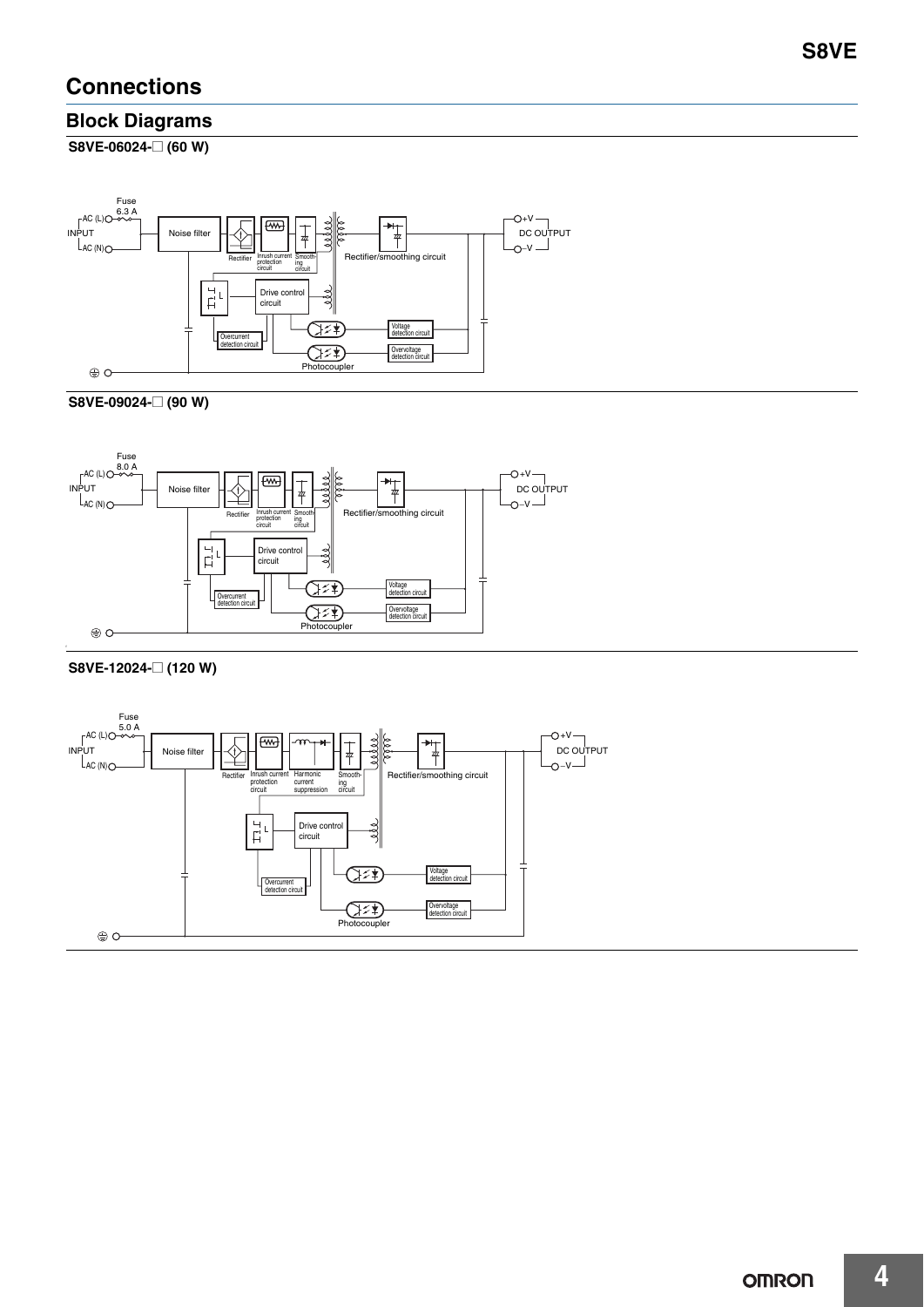#### **S8VE-18024-**@ **(180 W)**





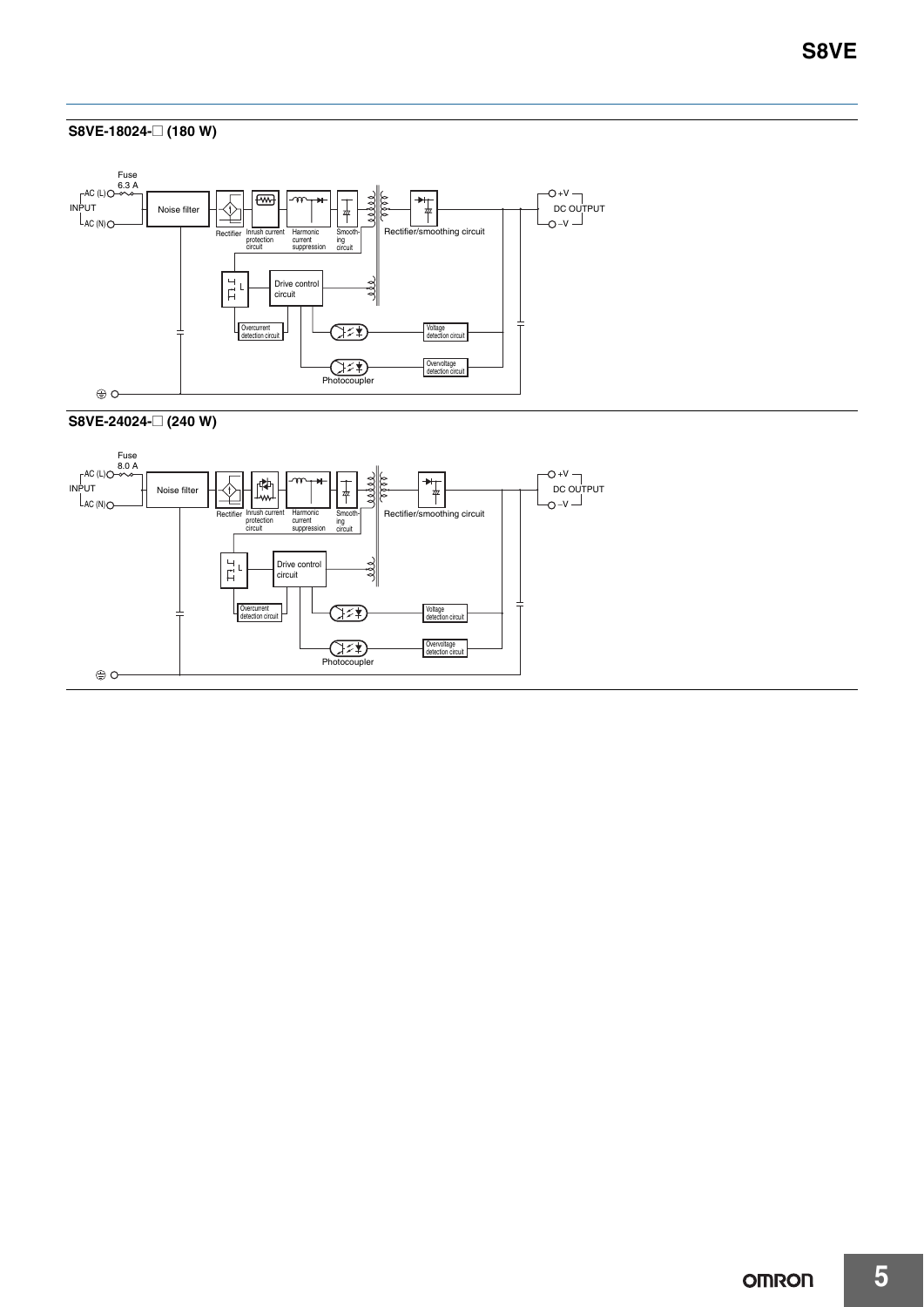### **Construction and Nomenclature**

### **Nomenclature**

**Standard Model S8VE-06024**

1





3

#### **180-W Models 240-W Models**

**Standard Model S8VE-18024**



#### **Standard Model S8VE-24024**

**Standard Models**

\* The terminal arrangement is the same for models with screwless terminal blocks and standard models.

| No.                     | Name                                     | <b>Function</b>                                     |
|-------------------------|------------------------------------------|-----------------------------------------------------|
| 1                       | AC Input terminals<br>$(L)$ , $(N)$      | Connect the input lines to these<br>terminals. *1   |
| $\overline{2}$          | <b>Protective Earth</b><br>terminal (PE) | Connect the ground line to this<br>terminal. *2     |
| 3                       | DC Output terminals<br>$(-V)$ , $(+V)$   | Connect the load lines to these<br>terminals.       |
| $\overline{\mathbf{4}}$ | Output indicator<br>(DC ON: Green)       | Lights while a direct current (DC)<br>output is ON. |
| 5                       | Output voltage<br>adjuster (V.ADJ)       | Use to adjust the voltage.                          |

\*1. The fuse is located on the (L) side. It is NOT user replaceable.

\*2. This is the protective earth terminal specified in the safety

standards. Always ground this terminal.

### **Reference Values (60-W to 240-W Models) 60-W Models 90-W/120-W Models**

| Item                             | Value           | <b>Definition</b>                                                                                                                                                                                                                                                   |  |
|----------------------------------|-----------------|---------------------------------------------------------------------------------------------------------------------------------------------------------------------------------------------------------------------------------------------------------------------|--|
| Reliability<br>(MTBF)            | 135,000 hr min. | <b>MTBF</b> stands for Mean Time<br>Between Failures, which is<br>calculated according to the<br>probability of accidental device<br>failures, and indicates reliability of<br>devices.<br>Therefore, it does not necessarily<br>represent the life of the Product. |  |
| Life<br>10 yr min.<br>expectancy |                 | The life expectancy indicates<br>average operating hours under the<br>ambient temperature of 40°C and a<br>load rate of 50%. Normally this is<br>determined by the life expectancy of<br>the built-in aluminum electrolytic<br>capacitor.                           |  |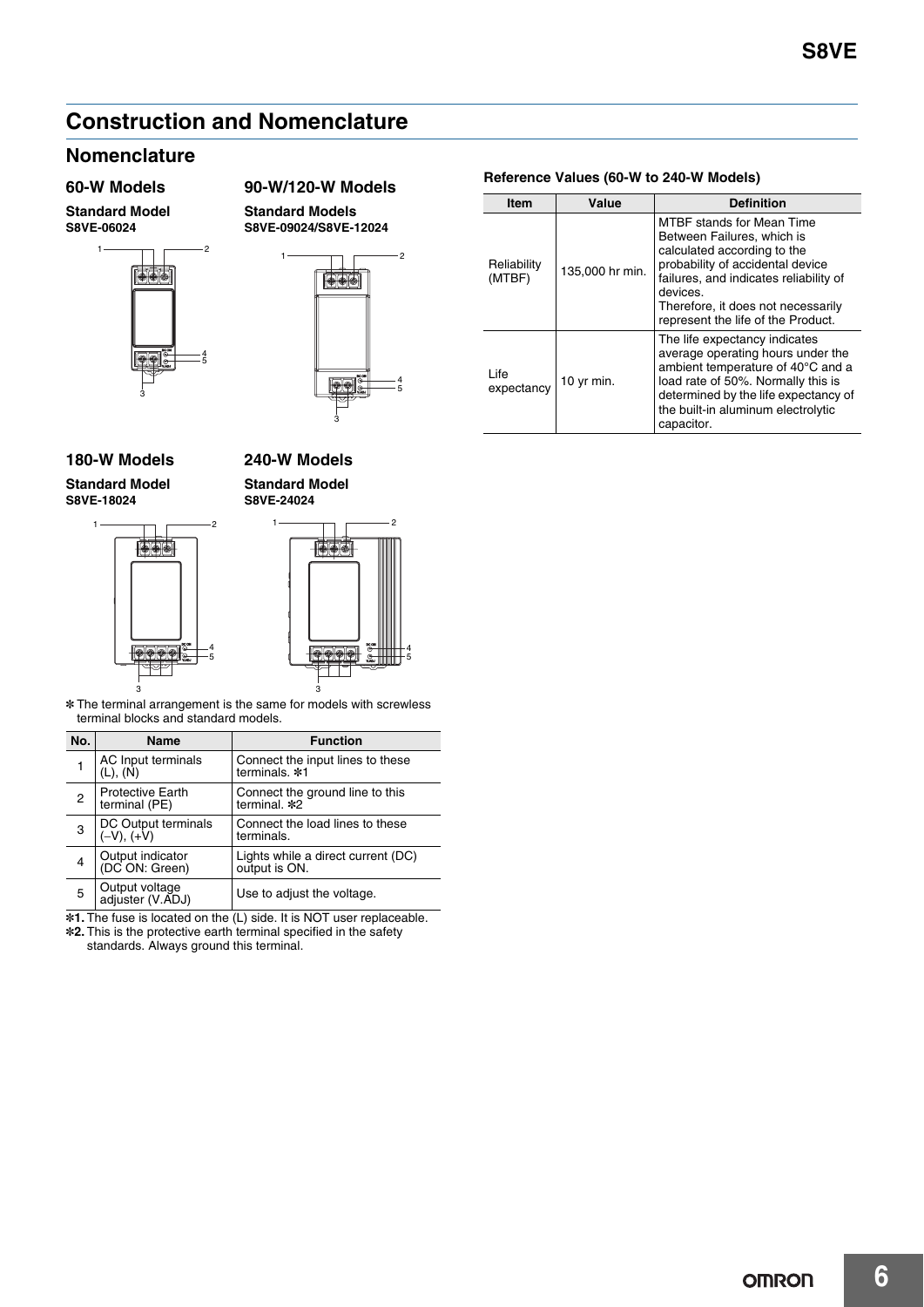### **Engineering Data (60-W, 90-W, 120-W, 180-W, and 240-W Models)**

#### **Derating Curve**



- **Note: 1.** Using side mounting bracket for right-side mounting (excluding 240-W models).
	- **2.** Internal parts may occasionally deteriorate or be damaged. Do not use the Power Supply in areas outside the derating curve (i.e., the area shown by shading  $\Omega$  in the above graph).
	- **3.** If there is a derating problem, use forced air-cooling.

#### **Mounting**



**Note:** Improper mounting will interfere with heat dissipation and may occasionally result in deterioration or damage of internal parts. Use the standard mounting method only.

#### **Overload Protection**

The Power Supply is provided with an overload protection function that protects the power supply from possible damage by overcurrent. When the output current rises above 105% min. of the rated current, the protection function is triggered, decreasing the output voltage. When the output current falls within the rated range, the overload protection function is automatically cleared.



The values shown in the above diagrams are for reference only.

- **Note: 1.** Internal parts may occasionally deteriorate or be damaged if a short-circuited or overcurrent state continues during operation.
	- **2.** Internal parts may possibly deteriorate or be damaged if the Power Supply is used for applications with frequent inrush current or overloading at the load end. Do not use the Power Supply for such applications.

#### **Overvoltage Protection**

Consider the possibility of an overvoltage and design the system so that the load will not be subjected to an excessive voltage even if the feedback circuit in the Power Supply fails. If an excessive voltage that is approximately 130% of the rated voltage or more is output, the output voltage is shut OFF. Reset the input power by turning it OFF for at least three minutes and then turning it back ON again.



The values shown in the above diagram is for reference only.

**Note:** Do not turn ON the power again until the cause of the overvoltage has been removed.

#### **Inrush Current, Startup Time, Output Hold Time**

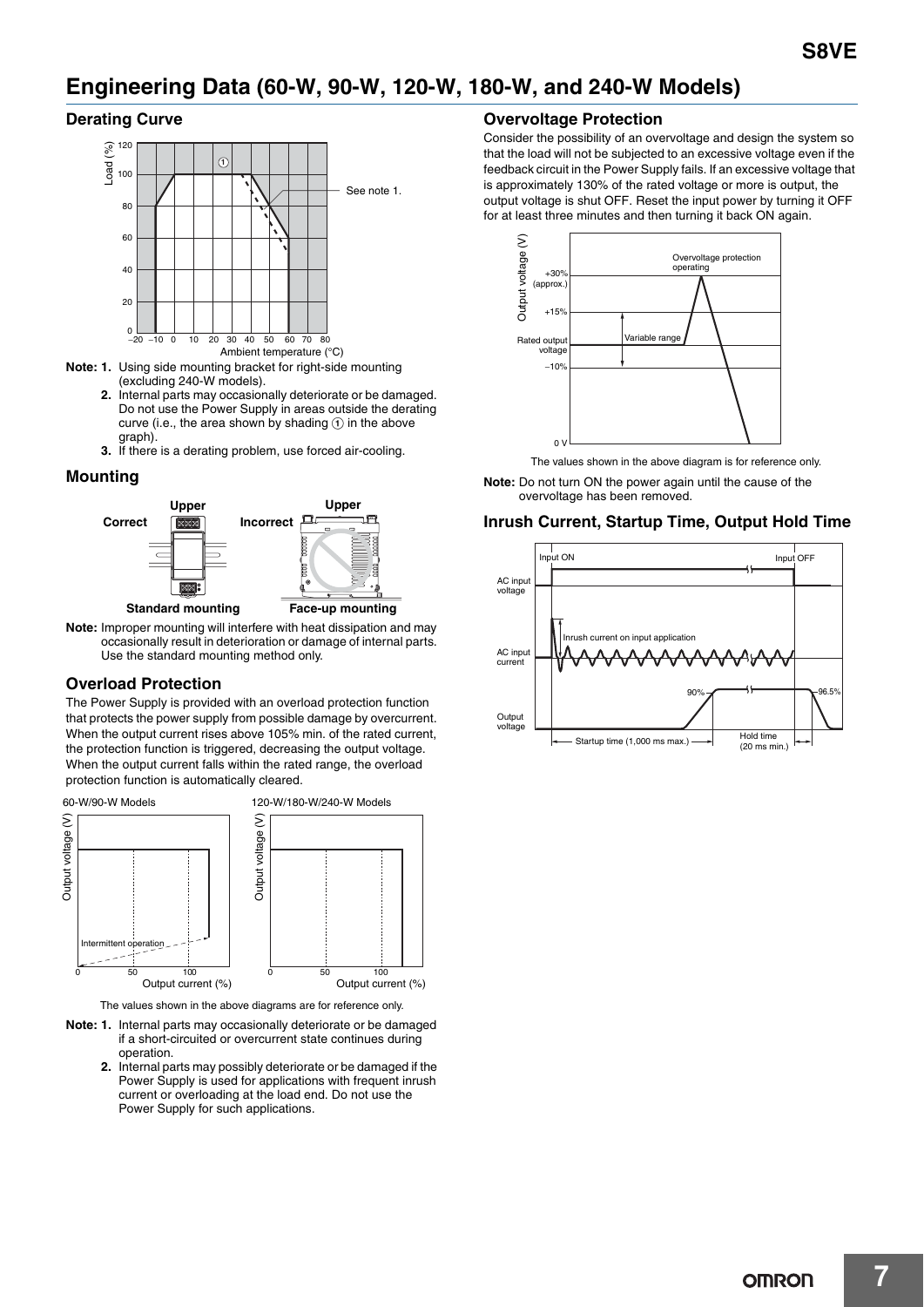### **Dimensions**

### **Power Supplies with Screw Terminal Blocks**

**Note:** All units are in millimeters unless otherwise indicated.

#### **S8VE-06024 (60 W)**







**S8VE-09024 (90 W) S8VE-12024 (120 W)**







**Note:** The illustration shows the S8VE-12024 model.

#### **S8VE-18024 (180 W)**







#### **S8VE-24024 (240 W)**





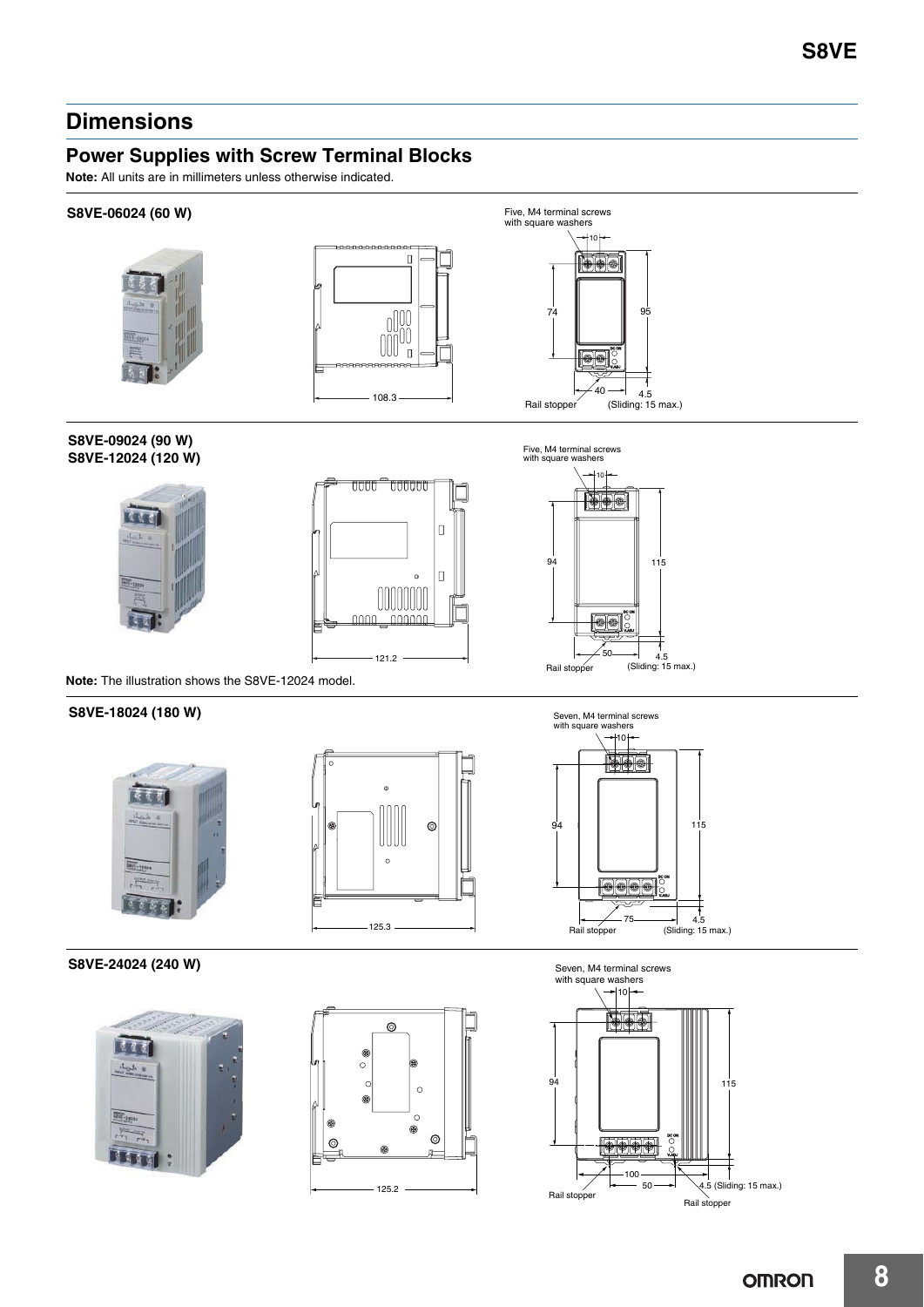### **Power Supplies with Screwless Terminal Blocks**

#### **S8VE-06024-F (60 W)**







**S8VE-09024-F (90 W) S8VE-12024-F (120 W)**







**Note:** The illustration shows the S8VE-12024-F model.

#### **S8VE-18024-F (180 W)**





10 图图图  $97.3$   $\leftarrow$   $\leftarrow$   $\leftarrow$   $\leftarrow$   $\leftarrow$   $\leftarrow$   $\leftarrow$   $\leftarrow$   $\leftarrow$   $\leftarrow$   $\leftarrow$   $\leftarrow$   $\leftarrow$   $\leftarrow$   $\leftarrow$   $\leftarrow$   $\leftarrow$   $\leftarrow$   $\leftarrow$   $\leftarrow$   $\leftarrow$   $\leftarrow$   $\leftarrow$   $\leftarrow$   $\leftarrow$   $\leftarrow$   $\leftarrow$   $\leftarrow$   $\leftarrow$   $\leftarrow$   $\leftarrow$   $\leftarrow$   $\leftarrow$   $\leftarrow$   $\leftarrow$   $\leftarrow$ 555 ွိ 4.5 (Sliding: 15 max.) Rail stopper

#### **S8VE-24024-F (240 W)**





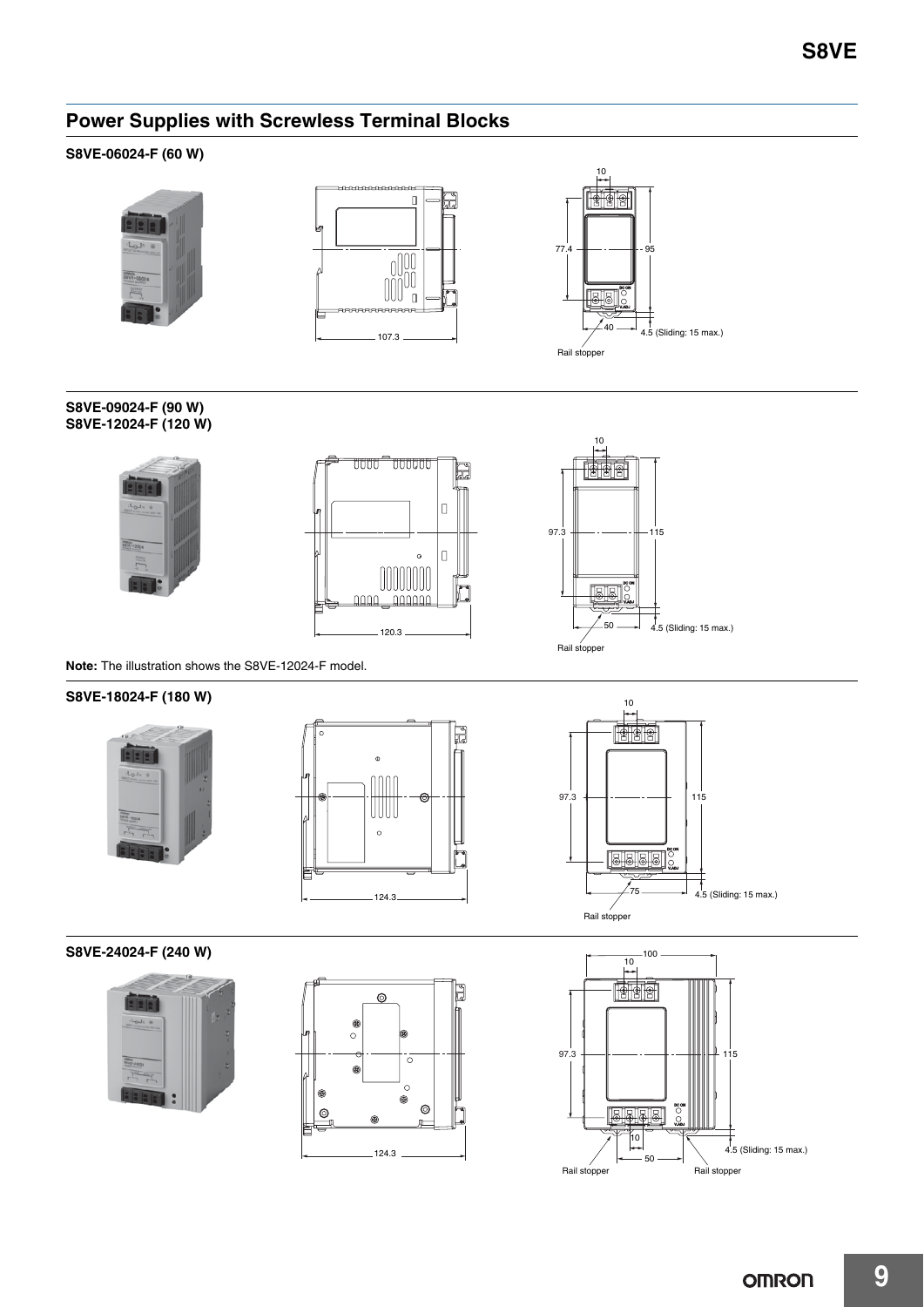### **DIN Rail (Order Separately)**

**Note:** All units are in millimeters unless otherwise indicated.

#### **Mounting Rail (Material: Aluminum) PFP-100N PFP-50N**



#### **Mounting Rail (Material: Aluminum) PFP-100N2**



**End Plate PFP-M**



**Note:** If there is a possibility that the Unit will be subject to vibration or shock, use a steel DIN Rail. Otherwise, metallic filings may result from aluminum abrasion.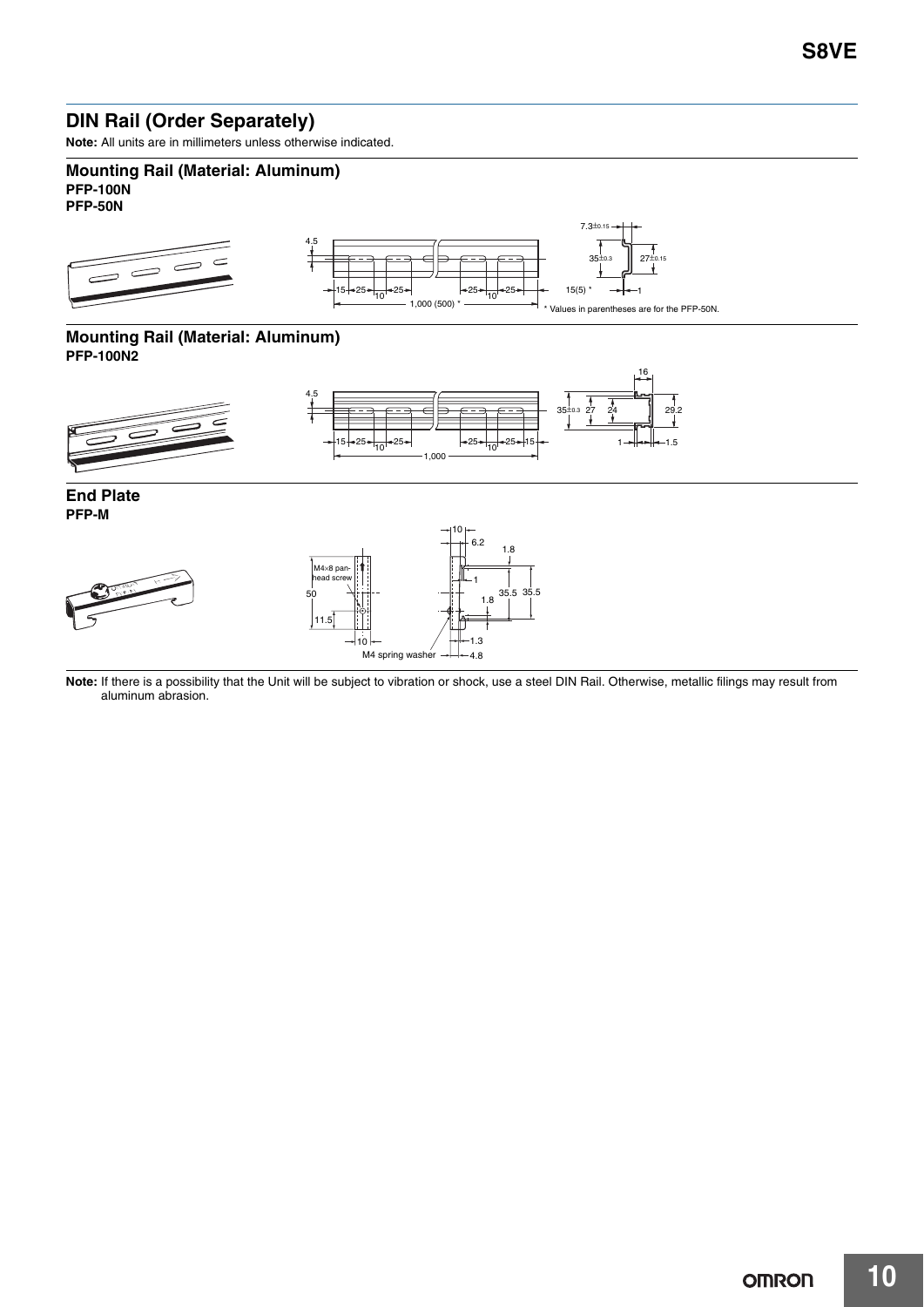### **Mounting Brackets**

| <b>Name</b>                                                             | Model             |
|-------------------------------------------------------------------------|-------------------|
| Side-mounting Bracket (for 60-, 90-, and 120-W models)                  | <b>S82Y-VS10S</b> |
| Side-mounting Bracket (for 180-W models)                                | <b>S82Y-VS15S</b> |
| Side-mounting Bracket (for 240-W models)                                | <b>S82Y-VS20S</b> |
| Front-mounting Bracket (for 60-, 90-, 120-, 180-, and 240-W models) $*$ | <b>S82Y-VS10F</b> |
|                                                                         |                   |

**Note:** Two required to mount a 240-W model.

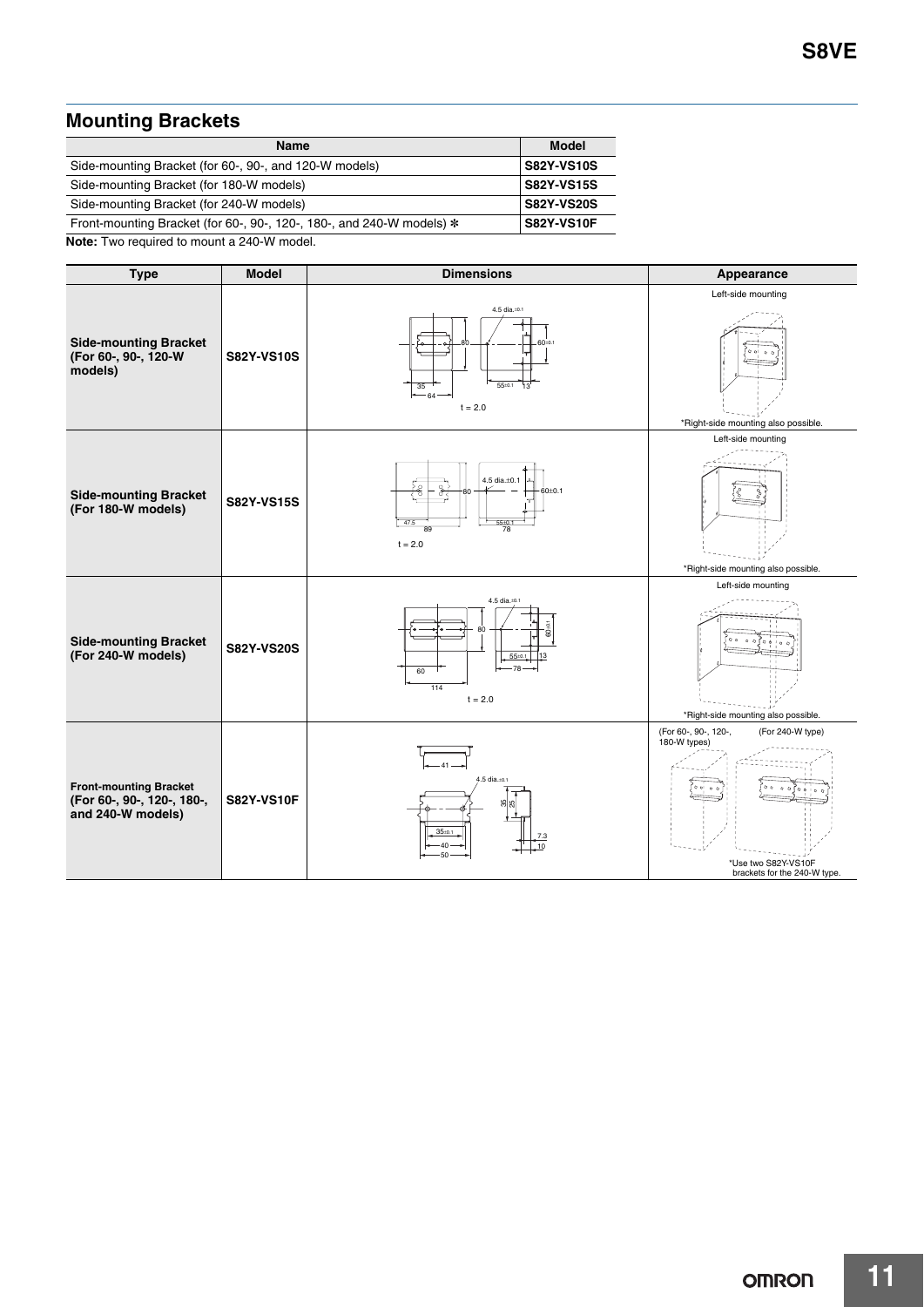### **Safety Precautions**

#### **Refer to Safety Precautions for All Power Supplies.**

#### $\land$ \ CAUTION

**Minor electric shock, fire, or Product failure may occasionally occur. Do not disassemble, modify, or repair the Product or touch the interior of the Product.**

**Minor burns may occasionally occur. Do not touch the Product while power is being supplied or immediately after power is turned OFF.**



**Fire may occasionally occur. Tighten terminal screws to the specified torque (60-, 90-, 120-, 180-, and 240- models: 1.08 N·m).**



**Minor injury due to electric shock may occasionally occur. Do not touch the terminals while power is being supplied. Always close the terminal cover after wiring.**

**Minor electric shock, fire, or Product failure may occasionally occur. Do not allow any pieces of metal or conductors or any clippings or cuttings resulting from installation work to enter the Product.**

#### **Precautions for Safe Use**

#### **Mounting**

- Take adequate measures to ensure proper heat dissipation to increase the long-term reliability of the Product. Be sure to allow convection in the atmosphere around devices when mounting. Do not use in locations where the ambient temperature exceeds the range of the derating curve.
- When cutting out holes for mounting, make sure that cuttings do not enter the interior of the Products.



\*1. Convection of air \*2. 20 mm min.

#### **60-W, 90-W, 120-W, 180-W, and 240-W Models**

- Improper mounting will interfere with heat dissipation and may occasionally result in deterioration or damage of internal parts. Use the standard mounting method only.
- The internal parts may occasionally deteriorate and be broken due to adverse heat radiation. Do not loosen the screw on the side face of the main body.

#### **Wiring**

- Connect the ground completely. A protective earthing terminal stipulated in safety standards is used. Electric shock or malfunction may occur if the ground is not connected completely.
- Minor fire may possibly occur. Ensure that input and output terminals are wired correctly.
- Do not apply more than 100-N force to the terminal block when tightening it.
- Be sure to remove the sheet covering the Product for machining before power-ON so that it does not interfere with heat dissipation.
- When wiring a screwless terminal block, do not insert more than one wire into a single terminal.

• When using a screwless terminal block, connect or disconnect the I/O wire to each terminal while inserting an appropriate tool, such as a flat-blade screwdriver, into the tool insertion hole. Make sure that the wire is securely connected to the terminal after wiring. Do not insert wires into the tool insertion holes.



• Use the following material for the wires to be connected to the S8VE to prevent smoking or ignition caused by abnormal loads.

#### **60-W, 90-W, 120-W, 180-W, and 240-W Models**

| <b>Model</b> | <b>Recommended wire size</b>                                       |                                                                      |  |
|--------------|--------------------------------------------------------------------|----------------------------------------------------------------------|--|
|              | Input terminals                                                    | <b>Output terminals</b>                                              |  |
| S8VE-06024-  | AWG14 to 20<br>(Cross section: 0.517<br>to 2.081 mm <sup>2</sup> ) | AWG14 to 20                                                          |  |
| S8VE-09024-□ |                                                                    | (Cross section: 0.517 to<br>$2.081$ mm <sup>2</sup> )                |  |
| S8VE-12024-□ |                                                                    | AWG14 to 18<br>(Cross section: 0.823 to<br>$2.081$ mm <sup>2</sup> ) |  |
| S8VE-18024-□ |                                                                    | AWG14 to 16<br>(Cross section: 1.309 to<br>$2.081$ mm <sup>2</sup> ) |  |
| S8VE-24024-□ |                                                                    | AWG14<br>(Cross section:<br>$2.081$ mm <sup>2</sup> )                |  |

• Strip I/O wires for 11 mm when using a screwless terminal block.

#### **Installation Environment**

- Do not use the Power Supply in locations subject to shocks or vibrations. In particular, install the Power Supply as far away as possible from contactors or other devices that are a vibration source.
- Install the Power Supply well away from any sources of strong, high-frequency noise and surge.

#### **Operating Life**

• The life of a Power Supply is determined by the life of the electrolytic capacitors used inside. Here, Arrhenius Law applies, i.e., the life will be cut in half for each rise of 10°C or the life will be doubled for each drop of 10°C. The life of the Power Supply can thus be increased by reducing its internal temperature.

#### **Ambient Operating and Storage Environments**

- Store the Power Supply at a temperature of −25 to 65°C and a humidity of 25% to 90%.
- Do not use the Power Supply in areas outside the derating curve otherwise, internal parts may occasionally deteriorate or be damaged
- Use the Power Supply at a humidity of 25% to 85%.
- Do not use the Power Supply in locations subject to direct sunlight.
- Do not use locations where liquids, foreign matter, or corrosive gases may enter the interior of Products.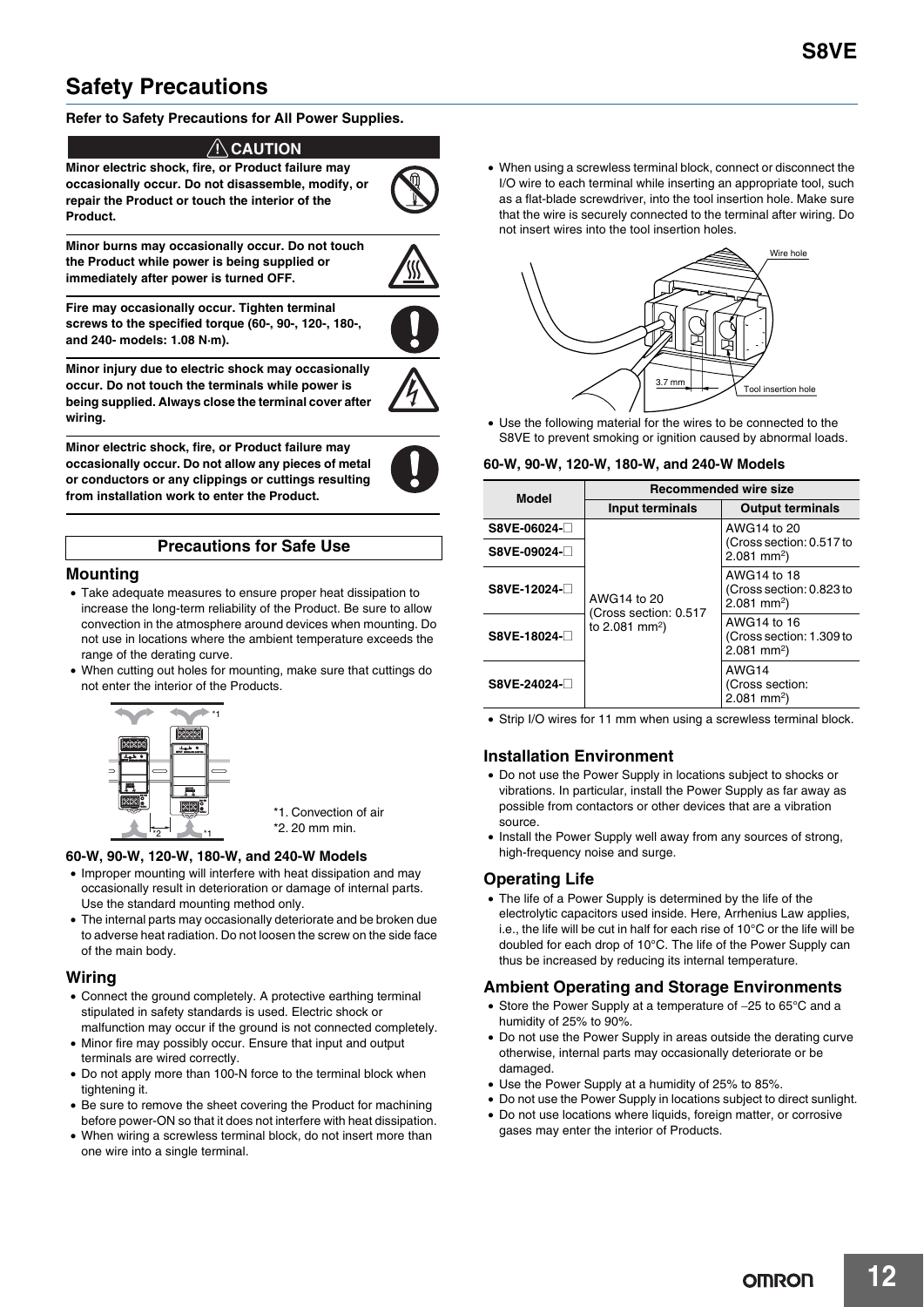#### **Output Voltage Adjuster (V.ADJ)**

- The output voltage adjuster (V.ADJ) may possibly be damaged if it is turned with unnecessary force. Do not turn the adjuster with excessive force.
- After completing output voltage adjustment, be sure that the output capacity or output current does not exceed the rated output capacity or rated output current.

#### **DIN Rail Mounting**

To mount the Block on a DIN Rail, hook portion (A) of the Block onto the rail and press the Block in direction (B).



To dismount the Block, pull down portion (C) with a flat-blade screwdriver and pull out the Block.



#### **Series Operation**

Two power supplies can be connected in series.



**Note: 1.** The diode is connected as shown in the figure. If the load is short-circuited, a reverse voltage will be generated inside the Power Supply. If this occurs the Power Supply may possibly deteriorate or be damaged. Always connect a diode as shown in the figure. Select a diode having the following ratings.

| Tvpe                 | <b>Schottky Barrier diode</b>                                      |
|----------------------|--------------------------------------------------------------------|
|                      | Dielectric strength (VRRM) Twice the rated output voltage or above |
| Forward current (IF) | Twice the rated output current or above                            |

**2.** Although Products having different specifications can be connected in series, the current flowing through the load must not exceed the smaller rated output current.

#### **Parallel Operation**

The Product is not designed for parallel operation.



#### **In Case There Is No Output Voltage**

The possible cause for no output voltage may be that the overcurrent or overvoltage protection has operated. The internal protection may operate if a large amount of surge voltage such as a lightening surge occurs while turning ON the power supply.

In case there is no output voltage, please check the following points before contacting us:

- Checking overload protected status: Check whether the load is in overload status or is short-circuited.
- Remove wires to load when checking. • Checking overvoltage or internal protection:
- Turn the power supply OFF once, and leave it OFF for at least 3 minutes. Then turn it ON again to see if this clears the condition.

#### **Buzzing Noise When the Input Is Turned ON (120-W, 180-W, and 240-W Models)**

A harmonic current suppression circuit is built into the Power Supply. This circuit can create noise when the input is turned ON, but it will last only until the internal circuits stabilize and does not indicate any problem in the Product.